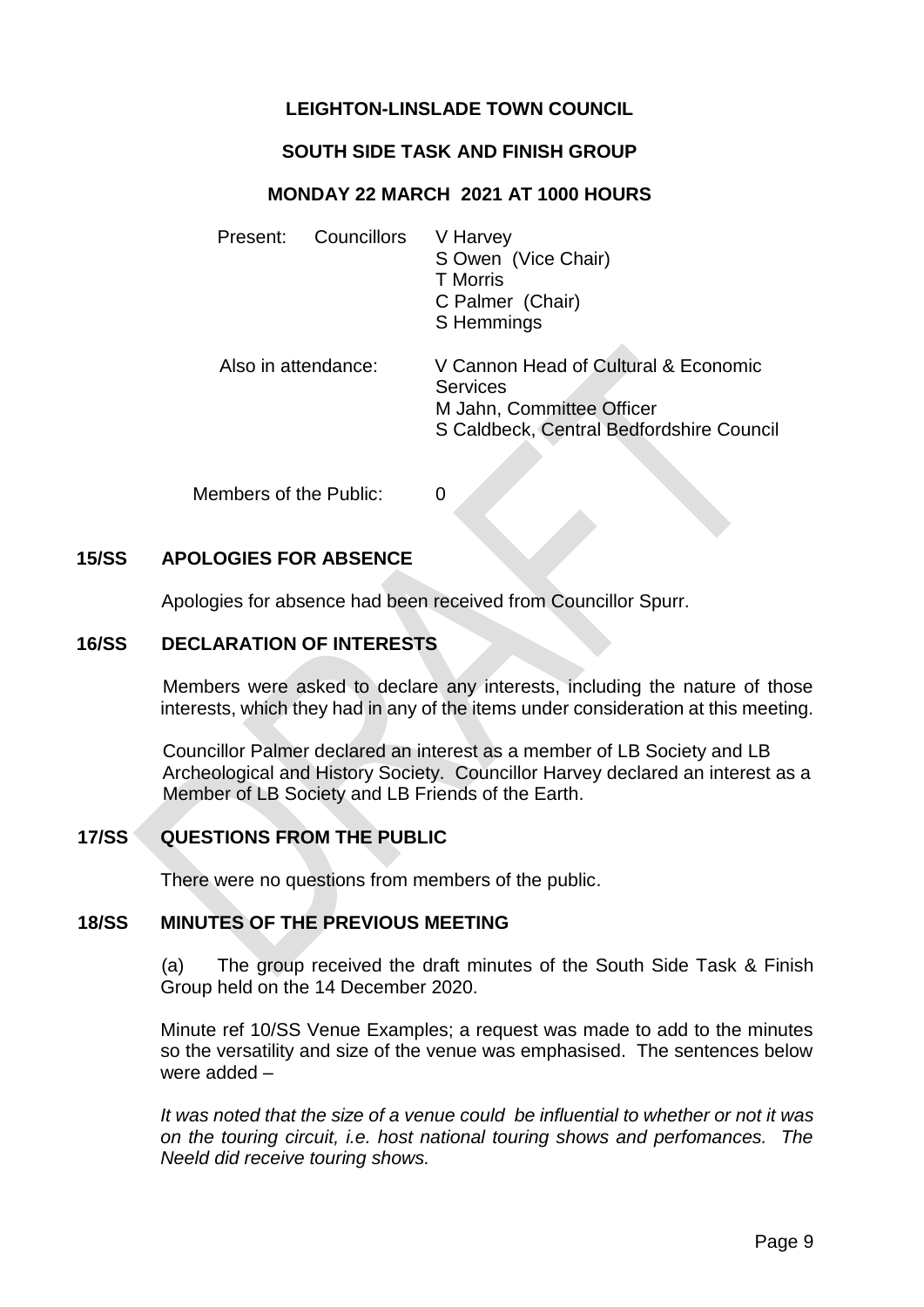*The venue had a bar/café which was seen as an important income stream. It was felt that more could be made of the facility to boost income further.* 

 $\overline{a}$ 

### **RESOLVED that the minutes of the meeting of the South Side Task & Finish Group held on 14 December 2020 be approved as a correct record and would be signed at a later date when safe to do so.**

(b) No updates were made as they would be covered in the remainder of the agenda.

### **19/SS SUMMARY PAPER – LEARNING AND OPTIONS**

The Task and Finish Group received a summary document of all suggested options from previous meetings for further review and discussion. This document could be added to as a working document when new ideas/information received.

Members agreed that refinements and quantification would be needed on what facilities were preferred and what the precise demand would be. Sam Caldbeck agreed that a document like this was of use and that all facilities in the local area should be considered to eradicate duplication of use.

A suggestion was made by Councillor Owen that this document should be made into a working spreadsheet which could be updated by all members of the Task and Finish Group and would show what we have already in the town and what could be needed. All members agreed this would be a good option to follow and Councillor Owen volunteered to put this together before the next meeting.

Members also agreed the focus should still be the town centre as that is what the Task and Finish Group was formed to do and once the draft document had been agreed by the Group it could be shared with Central Bedfordshire Council. It was queried whether there should be a timeframe to complete the document by. Sam Caldbeck confirmed the planning was in early stages and the timeframe was not urgent as development of Land South would not be imminent. Once Cornerstones produced their Options Analysis then the work could move forward with eventual public consultation.

At present the Options Analysis was at a basic stage to establish a realistic option to deliver once this research had been completed more detailed recommendations and options could be sought.

Cornerstones had been asked for development options for Land South either as a commercially viable project or part-funded. A second set of experts had been asked to look at the development from a purely commercial view and once all had been completed they would be brought together and a practical way of offering the facilities required would be suggested.

A suggestion was made that using a vacant property, if a suitable one becomes available within the town centre, might be an option to test the audience. Community groups could use the space and this could be monitored and if successful would be a good indication of what facilities were wanted in the town.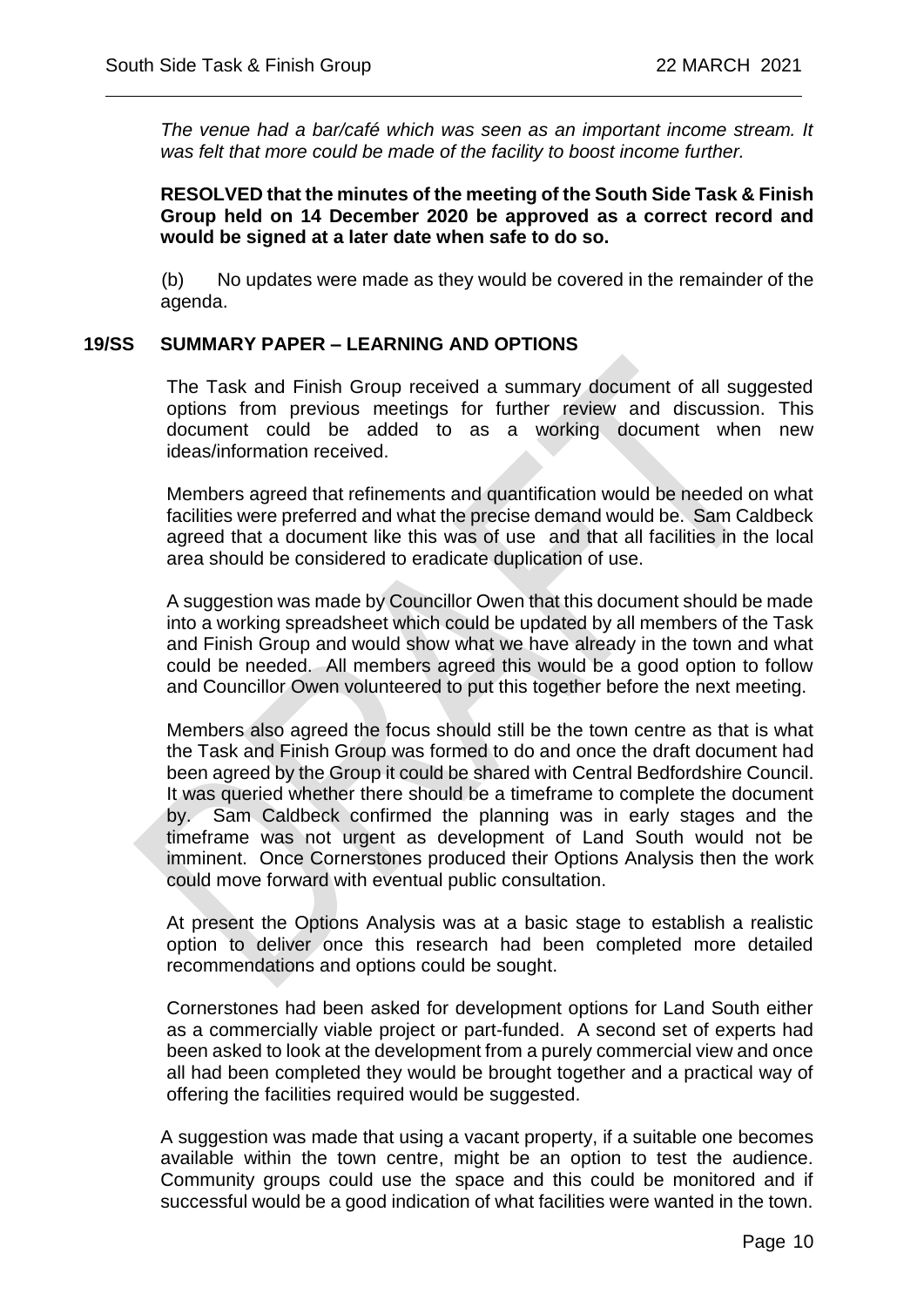Sam Caldbeck agreed this would be an option worth looking into. Members agreed this should be managed by the Cultural & Economic Services Committee if progressed, as it was beyond the remit of this Task & Finish Group.

#### **RESOLVED to note the information**.

#### **20/SS UPDATE ON OPTIONS ANALYSIS – SOUTHSIDE DEVELOPMENT**

 $\overline{a}$ 

Members were informed that the Options Analysis was yet to be received and should realistically be completed by April 2021. Once this had been completed it would be brought back to this Group and Cornerstones could be invited to attend.

It was confirmed that the inclusion of Incubator Business Space would also be included within the site which would help with commercial funding of the facility.

Based on current market conditions a mixed use scheme may not be viable at present on this site but once conditions improve this could change. Discussions with the various landowners of the site were continuing and any development would improve the land for these landowners.

Vivien Cannon and Sam Caldbeck to liaise on the date of the next meeting in April 2021.

#### **RESOLVED to note the information**.

#### **21/SS UK LEVELLING UP FUND**

The Task and Finish Group received a verbal update on the options of funding available from the Government.

The new Levelling Up fund had wrapped a lot of funds together which included the Future High Street Fund. There were now 3 priorities when appllying for the Levelling Up Fund, 1 being the highest and 3 the lowest. Leighton-Linslade had been given a level 3 priority. This meant it was still possible to apply for funds but the higher your priority the more likelihood of success. Also schemes and bids had to be ready to go which would probably exclude applying in our current position for this area of work although Central Bedfordshire Council may have other approriate schemes to consider putting forward on a Highways/transport theme for example. Other funds might become available by the time Land South comes to fruition.

**RESOLVED to note the information.**

#### **22/SS EXCLUSION OF THE PUBLIC**

**RESOLVED that, under the Public Bodies (Admissions to Meetings) Act 1960, the public be excluded on the grounds of the confidential nature of the business about to be transacted which involves the likely disclosure of exempt information. The public and press to withdraw from the meeting**